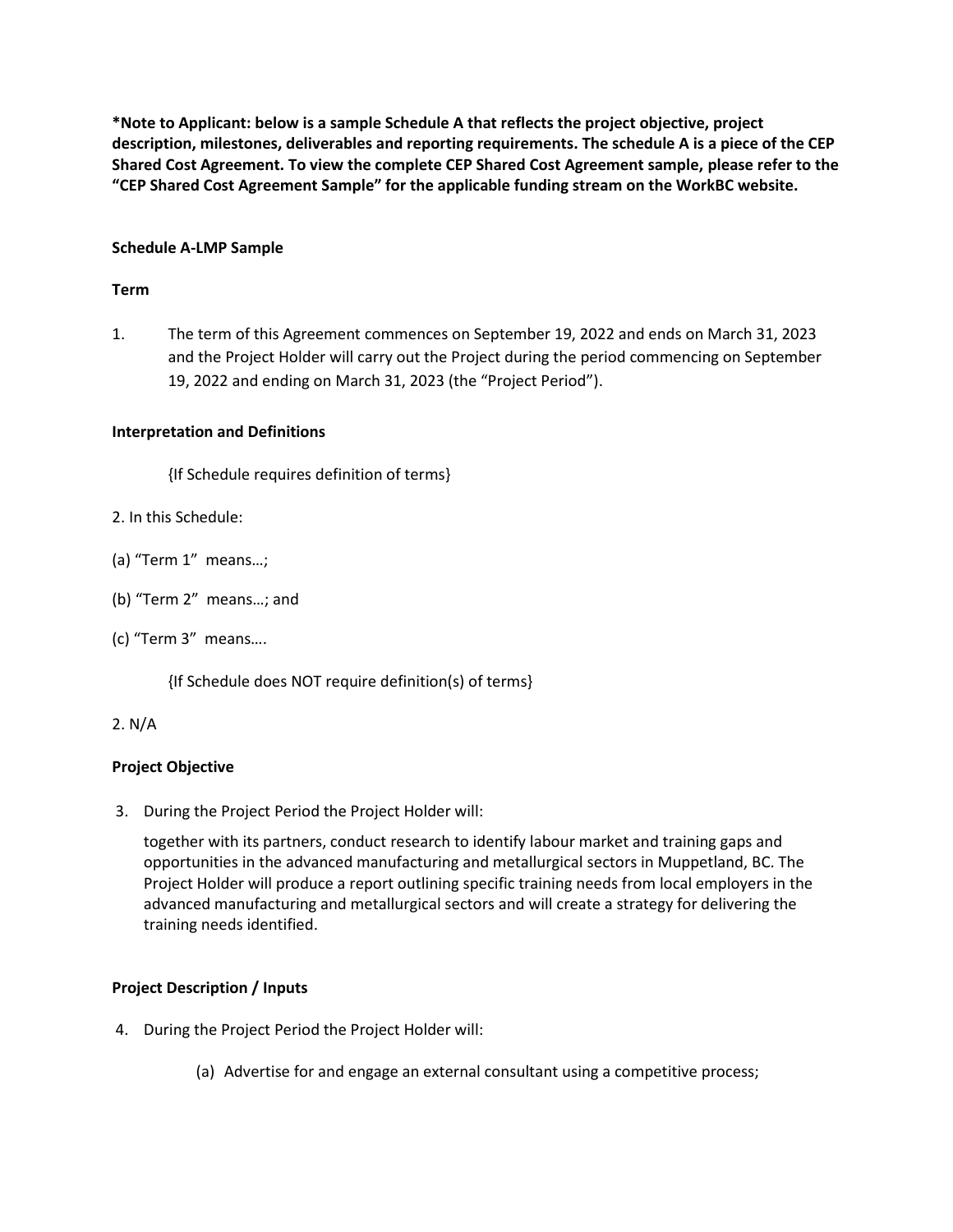- (b) Convene the Stakeholder Advisory Committee to determine additional membership, establishment of Terms of Reference and schedules for on-going meetings;
- (c) Conduct a literature review of existing local and provincial labour market information;
- (d) Through collaboration with partners, identify forty (40) employers to be interviewed;
- (e) Conduct a minimum of 10 in-person interviews with major employers in the Muppetland area;
- (f) Conduct a minimum of 30 in-person interviews with small businesses in the Muppetland area. Representation from the targeted sectors; metallurgy, industrial construction and technical services, and advanced manufacturing should occur;
- (g) Collect and analyze results of interviews;
- (h) Identify specific skills and training gaps, analyze for common educational themes addressable at training facilities;
- (i) Organize and execute 1 focus group meeting with sector business owners to validate labour market findings;
- (j) The results of these in-person interviews and focus group, along with the review of existing labour market information and prior survey results will be used to develop a Labour Market Training Strategy for the advanced manufacturing and metallurgical sectors surrounding Muppetland, B.C. that will include:
	- i. the current and projected labour market needs for the region's advanced manufacturing and metallurgical sector workforce identification of training and educational needs and how to address those needs;
	- ii. an action plan for implementation of the strategy;
	- iii. an assessment of opportunities for longer term employment in emerging industries/ sectors.
- (k) Present draft report to project manager, Stakeholder Committee and small business focus group members\ incorporate feedback and comments, make required changes;
- (l) Submit a draft copy of the material to the Province for the Province's review and approval;
- (m) Incorporate any changes requested by the Province into the material; and disseminate the material only after the Province has approved it;
- (n) Complete final report and obtain approval from steering committee;
- (o) Deliver at least one community presentation to share the findings of the Labour Market Strategy Report.

### **Project Milestones**

- **5.** The project holder will meet the following milestones**:**
	- (a) By October 31, 2022
		- i. The Stakeholder Advisory Committee will convene to launch project;
		- ii. The competitive process to select a consultant will have been completed;
		- iii. The project scope and structure will have been established;
		- iv. Prior survey input by companies will have been reviewed and training questions requiring more granular responses identified.
	- (b) By November 30, 2022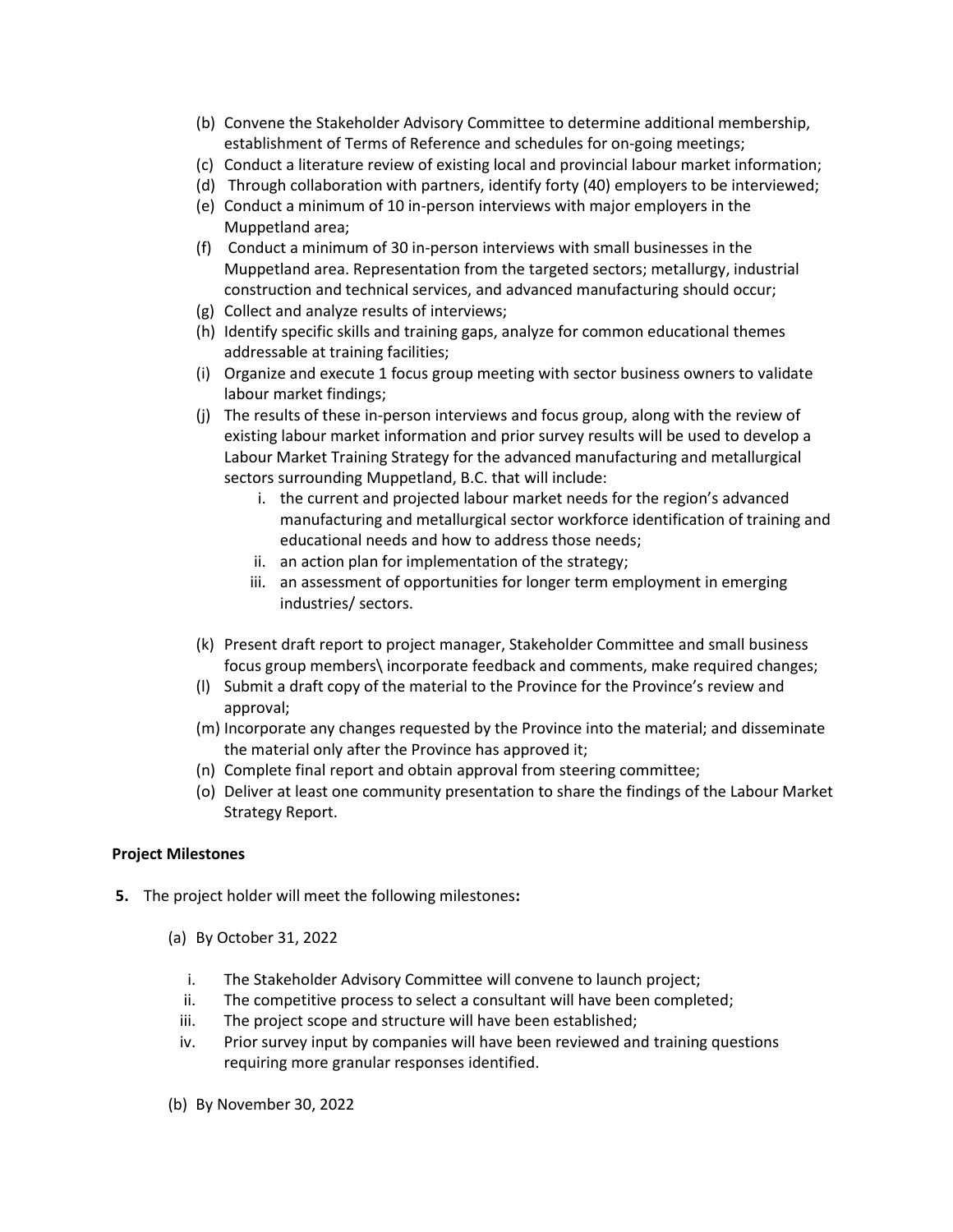- i. Interview questions will have been 100% designed and interviews scheduled with 40 businesses;
- ii. A Management System will be built and launched to demonstrate realistic and locallyavailable new technology training opportunities which may not be familiar to companies.
- (c) By December 31, 2022
	- i. Interviews with businesses will be underway.
- (d) By January 31, 2023
	- i. Forty (40) business interviews will be 100% completed;
	- ii. Data will have been entered into analysis database for analysis.
- (e) By February 29, 2023
	- i. A draft report of the Labour Market Strategy will be presented to the coordinator;
	- ii. A draft report of the Labour Market Strategy will be presented to the Province;
	- iii. The Stakeholder Advisory Committee and small business focus group members will have been consulted for feedback/ comments/ required changes.
- (f) By March 31, 2023
	- i. A final Labour Market Strategy report will have been completed and at least one (1) community presentation of the report's findings will have been held;
	- ii. The Labour Market Strategy report will have been made available on at least one (1) website;
	- iii. A sector-specific training plan will have been designed for partnership implementation at training facilities in the future year.

### **Project Deliverables/Expected Results/Outcomes**

- 6. The project holder will produce the following deliverables or results by March 31, 2023:
	- (a) Forty (40) local businesses will have been surveyed for their specific advanced manufacturing and metallurgical sector training needs;
	- (b) A Labour Market Strategy specific to training needs for the advanced manufacturing and metallurgical sector for the Muppetland area will have been produced that includes an inventory of local labour force skills/ gaps, current and future labour market training needs, a detailed action plan to assist in addressing those needs and a plan for implementation of the strategy;
	- (c) The Labour Market Strategy will be presented at a minimum of one (1) meeting of business representatives, and will be available on at least one (1) website for public and stakeholder reference.

### **Reporting Requirements**